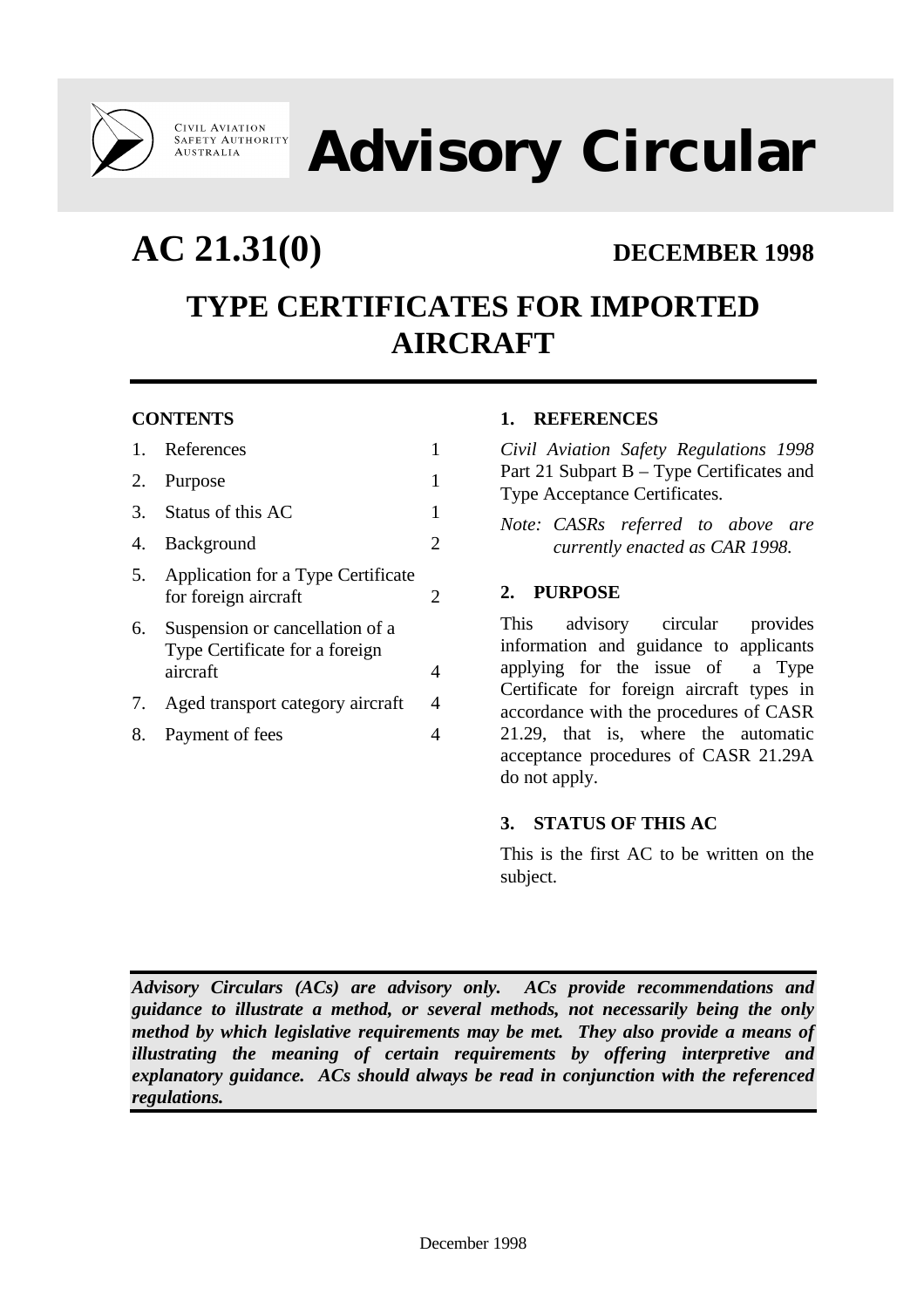### **4. BACKGROUND**

#### **4.1 Non-recognised countries**

**4.1.1** This AC deals with the issue of Type Certificates for aircraft types for which a Type Certificate or equivalent issued by the National Airworthiness Authority (NAA) of a recognised country is not in force. The recognised countries as listed in CASR 21.12 are:

- (a) Canada;
- (b) New Zealand;
- (c) The French Republic;
- (d) The Kingdom of the Netherlands;
- (e) The United Kingdom;
- (f) The United States of America;
- (g) The Federal Republic of Germany.

**4.1.2** Many countries are in the process of international harmonisation and use or will use the term "Type Certificate", however the equivalent document may be referred to as "Type Approval Certificate", "Certificate of Type Approval", etc. If in doubt, check with CASA.

**4.1.3** The foreign NAA that issued the Type Certificate or equivalent will be regarded as the nominated NAA for airworthiness control of the aircraft listed on that certificate.

#### **4.2 Certificate of Airworthiness Categories**

**4.2.1** Type certificates for foreign aircraft are issued to enable Certificates of Airworthiness (CoAs) to be issued in one or more of the following categories:

- (a) Transport;
- (b) Normal;
- (c) Utility;
- (d) Acrobatic;
- (e) Commuter;
- (f) Manned free balloons;
- (g) Primary;
- (h) Restricted.

**4.2.2** CoAs will usually be issued in the same category available under the foreign Type Certificate, subject to a review by CASA of the foreign certification basis, including any special conditions, waivers, exemptions, equivalent safety determinations etc. made by the foreign NAA, and a review of the data supporting the certification.

# **5. APPLICATION FOR A TYPE CERTIFICATE FOR FOREIGN AIRCRAFT**

#### **5.1 Who may apply**

Either the holder of the original Type Certificate or any other person may apply for a Type Certificate in respect of a foreign aircraft type, if that aircraft type has a Type Certificate or equivalent issued by the NAA of a non-recognised country. The Type Certificate, if issued, will be in respect of the aircraft type itself, there is no holder of a Type Certificate issued under CASR 21.29.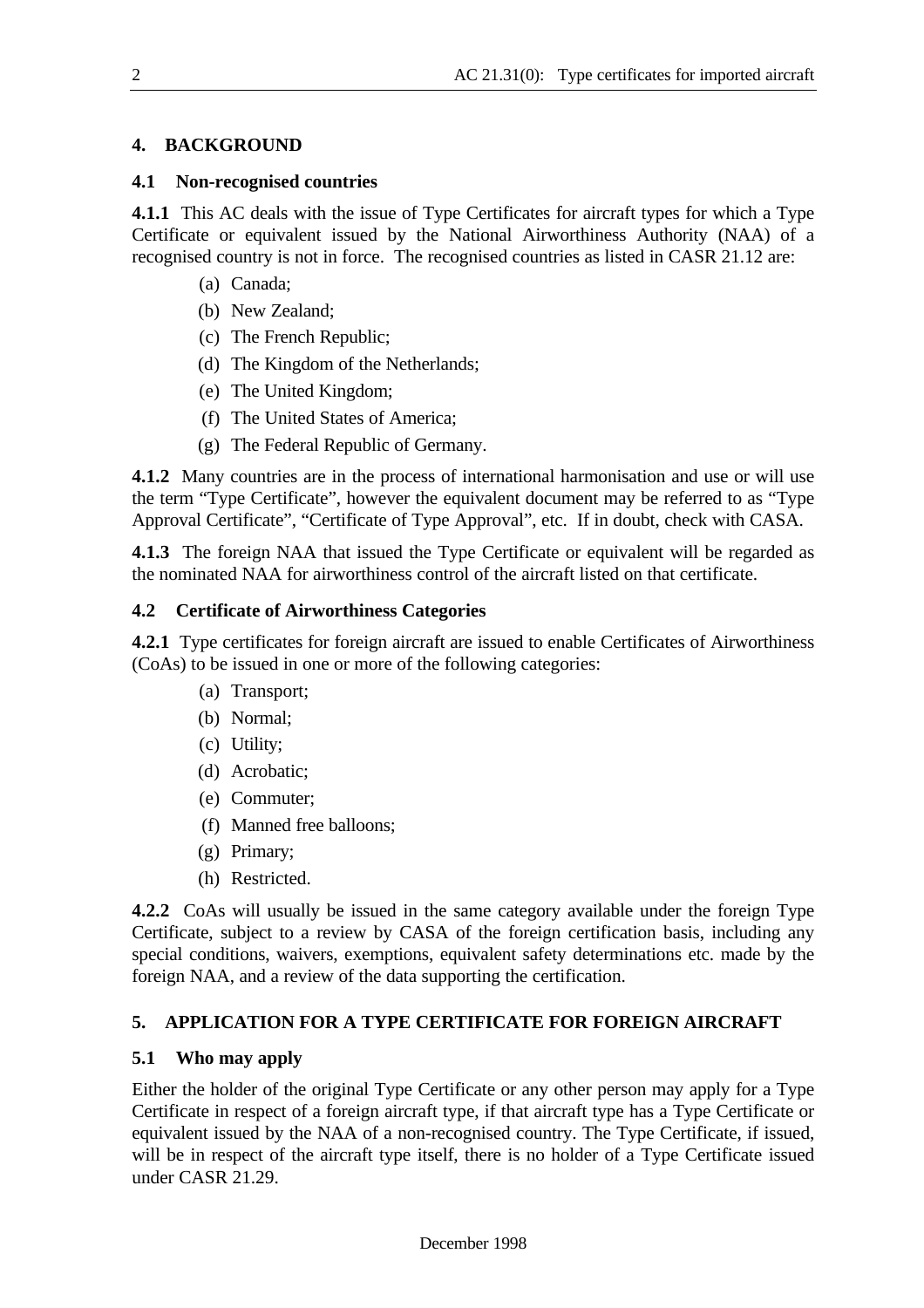#### **5.2 Foreign certification basis**

CASA may issue a Type Certificate for a foreign aircraft type that has been:

- (a) shown to meet the applicable airworthiness standards mentioned in CASR 21.17 (ie FAR 23, FAR 25 etc.), and the foreign NAA (whether a contracting State of ICAO or not) has issued a certificate to the effect that the aircraft type meets those requirements; or
- (b) certificated by the NAA of a country which is a contracting State of ICAO as meeting the airworthiness requirements of that country (but not necessarily the standards in CASR 21.17), and has been shown to meet any other requirements imposed by CASA that are necessary to provide a level of safety equivalent to that provided for comparable aircraft.

#### **5.3 Application form**

The applicant should obtain and lodge a completed CASA Form No. 735 "Type Acceptance Certificate or Type Certificate for Imported Aircraft — Application" at the nearest CASA District Office. A list of these offices with contact details is given in advisory circular AC 11.1 "Advisory Circulars – Guidelines".

#### **5.4 Aircraft type details**

The application should state exactly which models are to be included on the Type Certificate. These models must be included on the foreign Type Certificate. Each model included on the Type Certificate must be covered by the data requirements of paragraph 5.5.

#### **5.5 Supply of data**

**5.5.1** In accordance with CASR 21.29(3), the application for type certification must be accompanied by:

- (a) the data listed in CASR 21.29A(b)(i) to (vii) inclusive; and
- (b) the design data package supporting the issue of the foreign certificate.

**5.5.2** CASA can advise in each particular case which design and test reports are required. In some instances, summary reports may be adequate. This data will be classified as "commercial-in-confidence" and stored by CASA in a secure area and not released to any third party without the express permission of the manufacturer, foreign Type Certificate holder or the author of the report, whichever is appropriate.

**5.5.3** Additional data may be required during the course of the review. CASR 21.2A gives CASA the power to request data relevant to the application.

**5.5.4** If some or all of the data is not available at that time, a covering letter should be supplied giving the reasons and details of when the data will be available.

**5.5.5** Any costs associated with the supply of this data are the responsibility of the applicant.

#### **5.6 Supply of continuing airworthiness data**

**5.6.1** An inherent part of type certification of imported aircraft is continued support of the aircraft and components in the form of service bulletins and other instructions, including amendments to documents, and foreign airworthiness directives.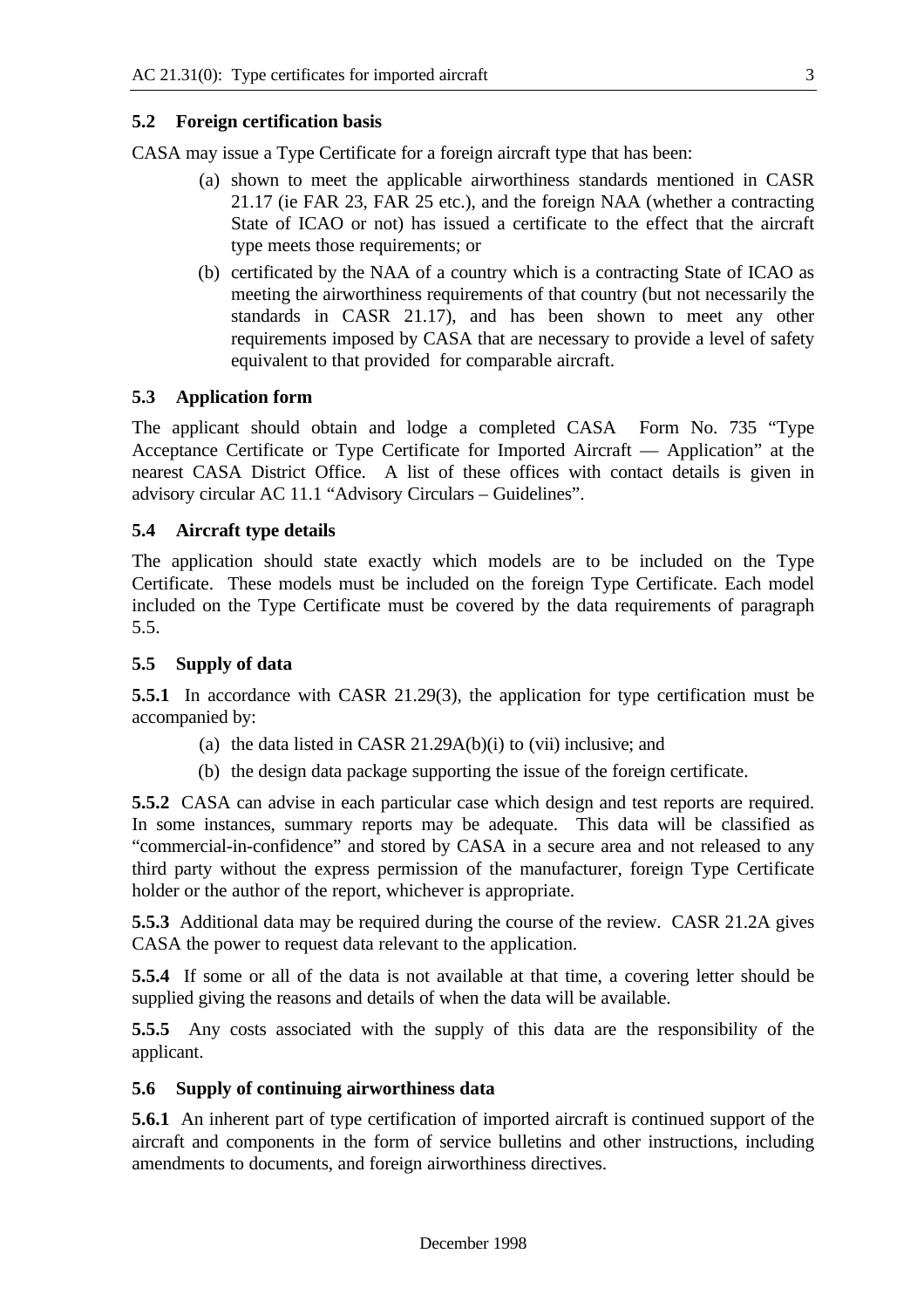**5.6.2** The applicant must arrange and submit to CASA an undertaking from the holder of the foreign Type Certificate to continue to supply to CASA those items listed in CASR 21.29(b)(viii).

**5.6.3** CASA will arrange with the nominated NAA for the supply of mandatory airworthiness data issued by that NAA for the type of aircraft concerned by CASA certification specialists.

# **5.7 Large transport category aircraft and aircraft with a certification basis unfamiliar to CASA**

**5.7.1** Applicants should be aware that part of the CASA validation exercise, particularly for transport category aircraft, helicopters and for aircraft with a certification basis that is not familiar to CASA, may involve a visit to the manufacturer by CASA certification specialists.

**5.7.2** Type certification involves a considerable amount of time and effort and a commensurate measure of expense, with no guarantee that a Type Certificate will necessarily be issued at the conclusion of the process.

**5.7.3** All costs associated with this exercise will be at the applicant's expense.

**5.7.4** CASA's existing priorities, obligations and resources are such that it is unlikely that CASA could allocate any priority to the application.

**5.7.5** If civil certification from one of the recognised countries could be obtained then an application for a Type Acceptance Certificate may be expedited under the procedures explained in Advisory Circular AC 21.30.

**5.7.6** Applicants are urged to give serious consideration to these issues before committing further effort and expense to the proposed certification application.

# **6. SUSPENSION OR CANCELLATION OF A TYPE CERTIFICATE FOR A FOREIGN AIRCRAFT**

**6.1** CASA may suspend or cancel a Type Certificate if it considers that it is necessary to do so in the interests of aviation safety. An inability on the part of the foreign Type Certificate holder to provide ongoing technical support for the aircraft type may constitute grounds for such suspension or cancellation.

**6.2** CASA must first consult with and consider the views of the operator of the aircraft, the NAA that issued the foreign Type Certificate, and the manufacturer.

**6.3** Only the Director of Aviation Safety has the power to suspend or cancel a Type Certificate.

# **7. AGED TRANSPORT CATEGORY AIRCRAFT**

The applicant should be aware that before a standard CoA can be issued, CASA may require additional data related to the aircraft history, structural integrity programs, supplementary inspections etc. Refer to section 8 of advisory circular AC 21.2 "Standard Certificates of Airworthiness".

# **8. PAYMENT OF FEES**

**8.1** Section 97 of the Civil Aviation Act allows prescribed fees to be payable to CASA in advance of work to be done. In the case of issue of Type Certificates, an hourly fee